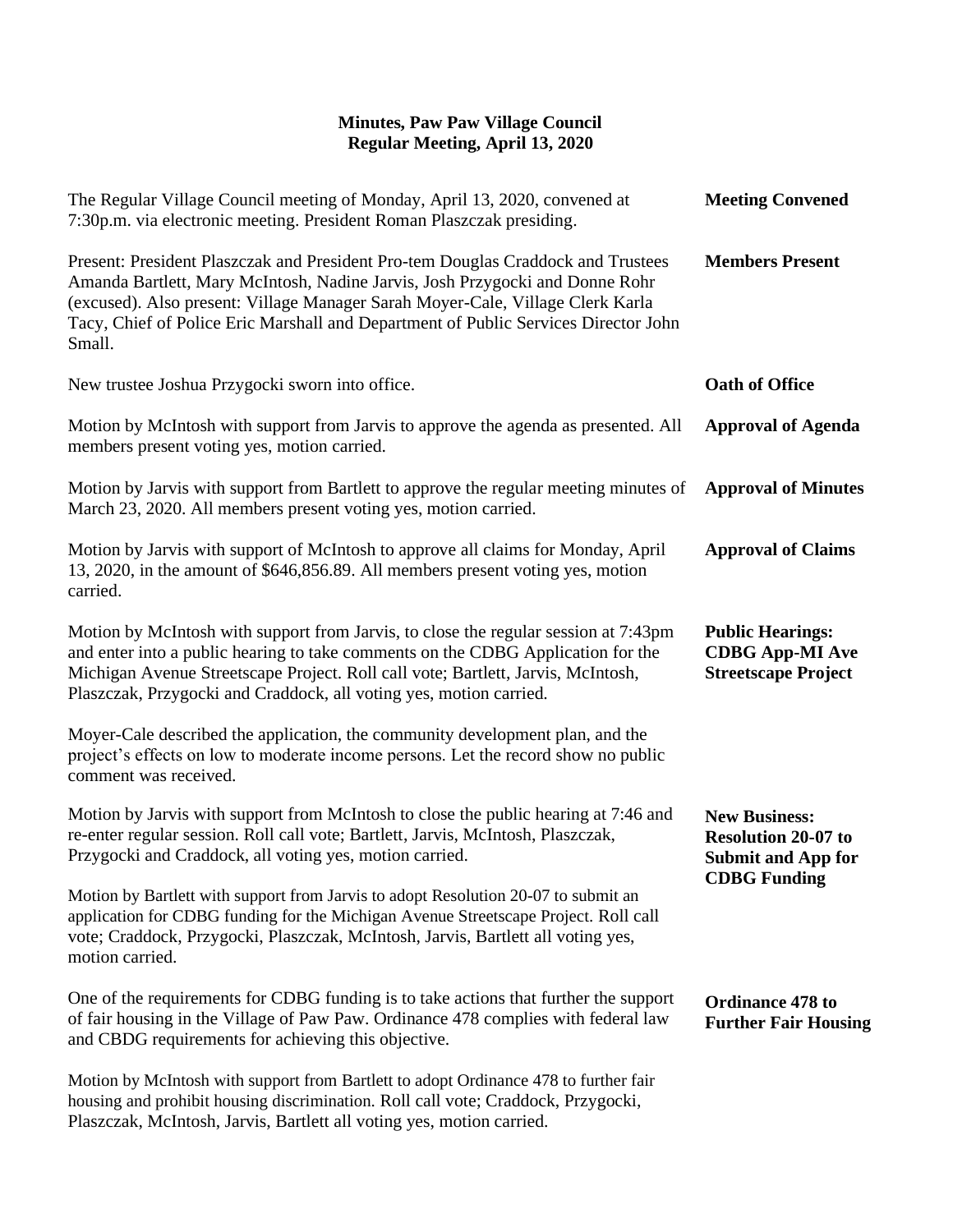## **Minutes, Paw Paw Village Council Regular Meeting, April 13, 2020**

| Motion by Bartlett with support from Jarvis to adopt Ordinance 479 with amendments<br>(removal of wording regarding the number of cats/dogs allowed per residence and<br>addition of a regulation regarding the removal with 30 days of an unused hive), to allow<br>the keeping of honeybees. Roll call vote; Craddock, Przygocki, Plaszczak, McIntosh,<br>Jarvis, Bartlett all voting yes, motion carried. | <b>Ongoing Business:</b><br><b>Ordinance 479</b><br><b>Honeybees</b>                                             |
|--------------------------------------------------------------------------------------------------------------------------------------------------------------------------------------------------------------------------------------------------------------------------------------------------------------------------------------------------------------------------------------------------------------|------------------------------------------------------------------------------------------------------------------|
| Discussion began at our last meeting about increasing compensation for Planning<br>Commission and ZBA members from \$30 per meeting to \$40. This resolution would<br>cause that increase and be applicable to future meetings.                                                                                                                                                                              | <b>Resolution 20-08 to</b><br><b>Adjust Compensation</b><br>for Planning<br><b>Commission and ZBA</b><br>members |
| Motion by Bartlett with support from McIntosh to approve Resolution 20-08 to increase<br>compensation for Planning Commission and ZBA members. Roll call vote; Bartlett,<br>McIntosh, Plaszczak, Przygocki, voting yes, Jarvis and Craddock, voting no, motion<br>carried.                                                                                                                                   |                                                                                                                  |
| Moyer-Cale, Chief Marshall and Director Small updated Council on our most recent<br>responses to the pandemic and its effects on the Village's day-to-day continued<br>operations.                                                                                                                                                                                                                           | <b>Covid-19 Update</b>                                                                                           |
| Moyer-Cale reported the Finance and Admin Committee met to discuss the budget,<br>staffing changes during the Covid-19 pandemic and possible reduction in state<br>revenue sharing due to the pandemic.                                                                                                                                                                                                      | <b>Committee Meetings</b><br>and Reports<br><b>Finance and Admin</b>                                             |
| Jarvis reported the Public Services committee met to discuss the layoffs/furloughs due<br>to the pandemic, lead and copper rules, rain barrels and the kayak launch in storage.                                                                                                                                                                                                                              | <b>Public Services</b>                                                                                           |
| Jarvis reported the Parks and Rec board discussed short-term goals due to the<br>pandemic, Maple Island tree removal, the Tyler Field bathroom project and new trash<br>receptacles in Amphitheater Park.                                                                                                                                                                                                    | <b>Parks and Rec</b>                                                                                             |
| No Report.                                                                                                                                                                                                                                                                                                                                                                                                   | <b>DDA</b>                                                                                                       |
| No Report.                                                                                                                                                                                                                                                                                                                                                                                                   | <b>Economic Develop</b>                                                                                          |
| Jarvis is hoping that with the pandemic causing recent closures the market will stay<br>track for their July opening.                                                                                                                                                                                                                                                                                        | <b>Farmers Market</b>                                                                                            |
| No Report.                                                                                                                                                                                                                                                                                                                                                                                                   | <b>Fire Board</b>                                                                                                |
| No Report.                                                                                                                                                                                                                                                                                                                                                                                                   | <b>Historical Committee</b>                                                                                      |
| No Report.                                                                                                                                                                                                                                                                                                                                                                                                   | <b>Housing Commission</b>                                                                                        |
| No Report.                                                                                                                                                                                                                                                                                                                                                                                                   | <b>Maple Lake</b><br><b>Preservation</b>                                                                         |